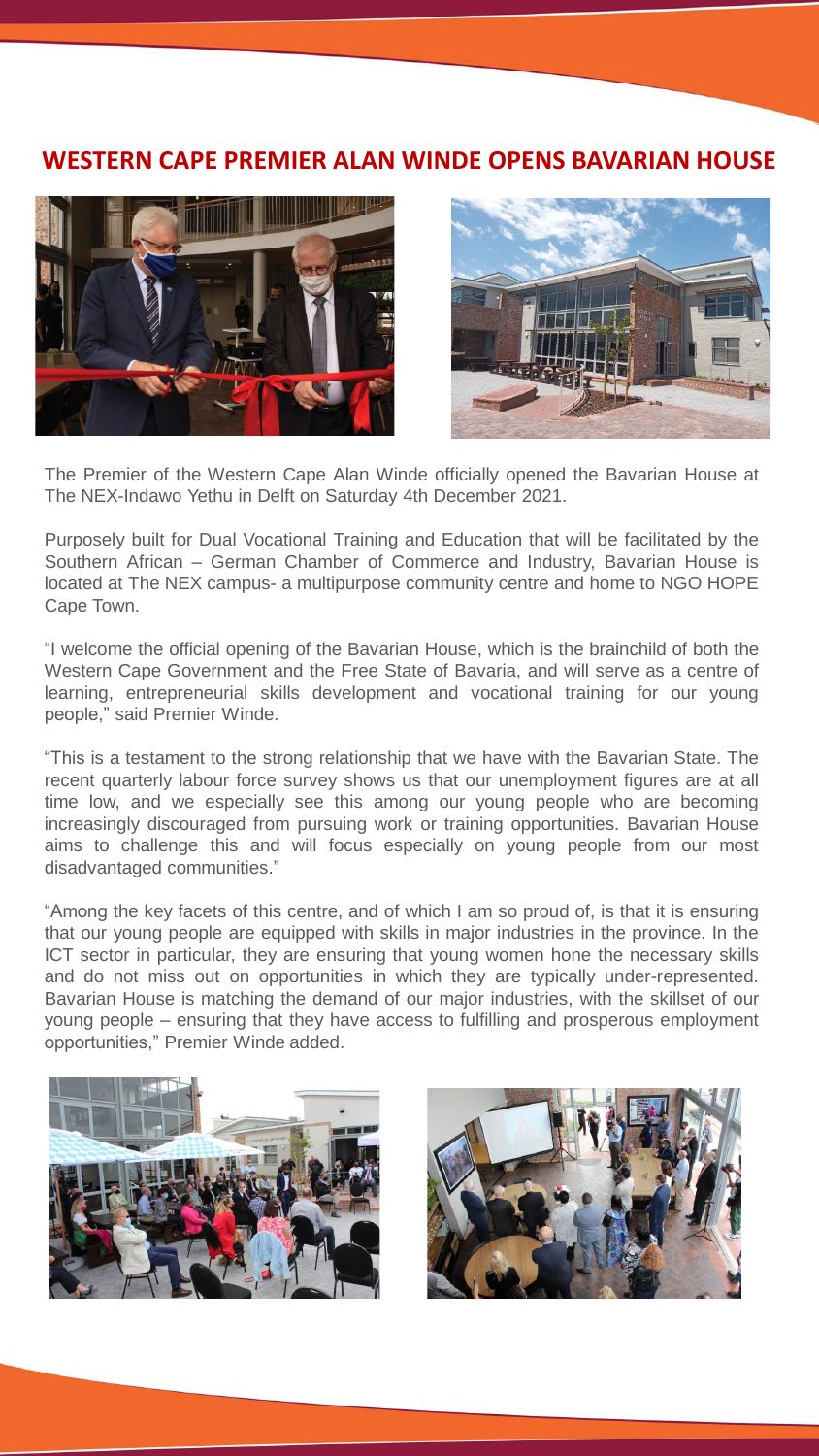"The work of HOPE Cape Town in the last 20 years and its move into a holistic development approach covering health, early childhood development, youth, education, and vocational training was only possible with the help of trusted partners: the Free State of Bavaria, the Government of the Western Province and the City of Cape Town," said Rev. Fr Stefan Hippler, Executive Chairperson of the HOPE Cape Town Trust.

"The Bavarian House, Resource Centre and the vocational training happening currently are the proof, what partnerships between countries, provinces, NGO's and government can create in synergies to better the life of people in a sustained way."

Matthias Boddenberg, CEO of the Southern African German Chamber of Commerce, and official Representative of the Bavarian Ministry of Economic Affairs, Economic Development and Energy in South Africa jointly officiated with the Premier at the opening.

"Bavarian House with its classrooms, resource centre and library will house prospective learners enrolled for the SAGCCI's dual vocational training programme in Logistics and Freight Forwarding," Boddenberg said.

"We are looking forward to the expansion of our training initiatives in the Western Cape." This quality model of education will make it easier for young people to access the labour market. It also enables workers to improve their productivity, to learn faster on the job and to raise their incomes and living standards. Poor quality education locks people out of the labour market or traps them in low paying, low productivity work. This is the modern day context in which one of the most exciting educational projects in South Africa is unfolding. The Dual Vocational Training and Education programme is a far reaching and ambitious plan to restore and re-empower youth to achieve a high level of learning and experience.

In addition to the Dual Vocational Training, HOPE Cape Town HOPE offers a three-month Entrepreneurial Skills Development programme that was written after conducting an assessment of the situation of a typical township youngster. Even when finishing matric, often there is a gap between what a college would require to be a successful student and what the learner brings to the table with his matric. The programme provided by HOPE Cape Town aims to bridge this gap by providing missing components of what is needed to either start an own small business or to continue studying at a college. The first group of students participating in the programme will graduate in December and have already set about to establish a local car wash that will not only put into practice the skills learnt in the programme but also serve as an ongoing legacy project to benefit future participants.



Certificates were handed out to successful Mentorship Training Candidates by Premier A Winde and Matthias Boddenberg



Entrepreneurial Skills Development Programme students engaging with Premier Winde and Dr Izane Reyneke, CEO of HOPE Cape Town